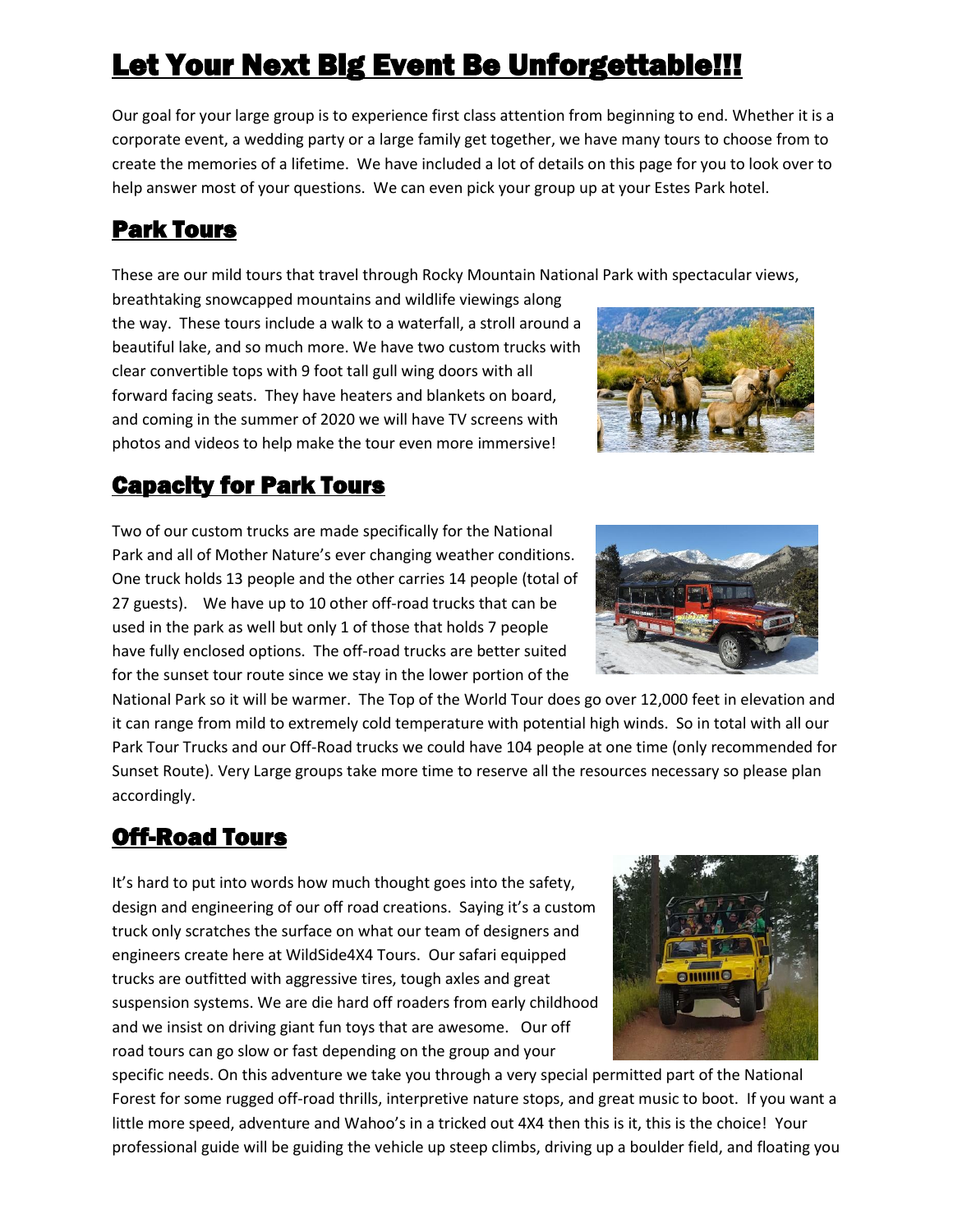out of your seat on the water bars (dirt speed bumps). The highlight destination, in our opinion, is our private viewing tower with 360 degree views where you can see over 100 miles on a clear day. We have gone up hundreds of times and the beauty and awe of the place still hits us every time we visit. It even has a newley refurbished inner wine tasting room.



All that is good and well, but what is the most pressing question that comes up? Are there facilities out in the wilds? Yes there are! At the pavilion we have our own private restroom stop.



Our pavilion is a great place to host corporate or large group events looking for a genuine rustic mountain adventure experience. See below for our catering options only available for large groups. This is a unique and memorable adventure that everyone will be talking about for years to come. The pavilion can host groups of up to 100 people so let us know how we can help make your event amazing (kids under 4 years old are not eligible to go on any of our off-road tours). Additionally those with bad necks, bad backs, bad attitudes or

pregnant women are not recommended to go on this type of tour. Bring your camera and buckle up. We aren't going to scare you but it will likely be the most educating thrill ride you will ever go on!

## Capacity for Off-Road Tours:

We have trucks that can hold 7 people, trucks that can hold 10 people, trucks that hold 13 people and 1 new truck that can hold 14 people. We always keep some trucks in reserve for when a vehicle needs to be serviced. So we offer 86 seats total at one time for the off-road division. Most of our trucks have soft tops. We provide Frogg Toggs (Wet weather gear) for everyone on board.





#### **Pavilion and Tower**

Our private pavilion (only available on the off-road trail at the top of the Panoramic Peak Mountain) is a three sided wooden structure with a large fire pit situated on the top of Panorama Peak in Roosevelt National Forest. The longer open side facing south

east looks down on the beautiful mountains and city lights of



Down Town Denver and the front range of Colorado. (See Pictures) The Viewing Tower, a short distance from the Pavilion is three stories high with the inner room newly remodeled as a wine tasting room that has full size windows on three sides with a tasting table and wine decor. To top it off venture to the roof where it is open air with a railed rooftop and some seating available for those that need it. The views will take your breath away with its 360 degree views of not only the entire mountain range and Estes Park but the entire Front Range of Colorado, and on a clear day 4 states. Coming this summer, under the tower is a nice seating area with a gas fire pit for those that want to keep their feet on the ground.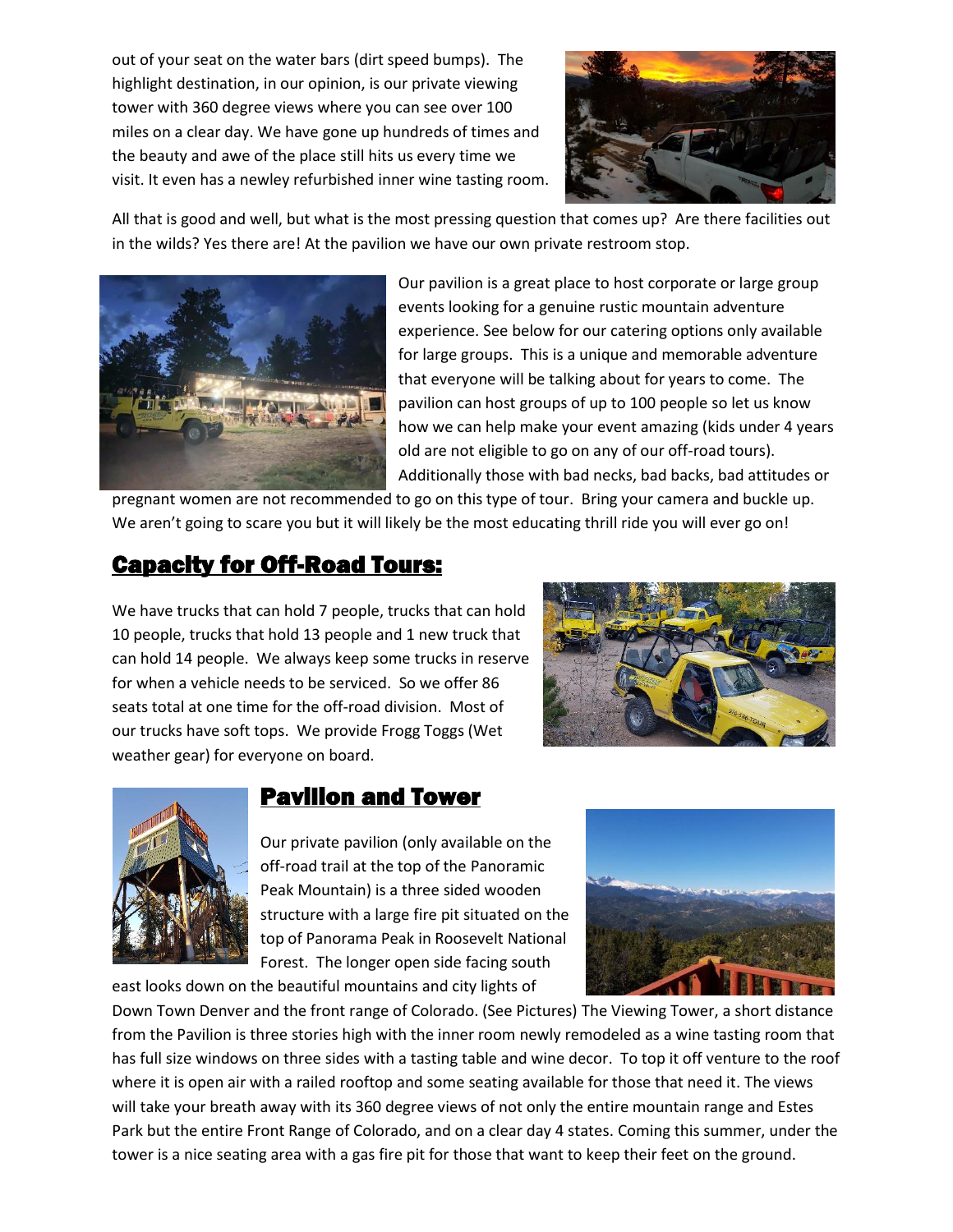## **Group Discounts & Gratuity**

| 1-10 people  | No discount | No Gratuity Required       |
|--------------|-------------|----------------------------|
| 11-20 People | \$3 off     | 18% Gratuity will be added |
| 21-40 people | \$4 off     | 18% Gratuity will be added |
| 41-60 People | \$5 off     | 18% Gratuity will be added |
| 61 and up    | \$6 off     | 18% Gratuity will be added |

### Catering and Food Options

We offer catering and can often accommodate special requests such as live music on many of our evening tours/events. We have a variety of options from a simple hot dog weenie roast, sandwich box lunches, or Smokin' Daves BBQ. Our goal for the BBQ which is our premier event is to create a full feast your entire group can enjoy.

We have had events where the people have their own chefs and decorations, and we provided the location and transportation for the set up crew, along with the tour on the day of the event for the guests. You can talk with our staff at any time for custom experiences you would like to create. We have had many successful large group events at our pavilion and would love to show your group what we are made of!





# **Catering Options**

#### **Hot Dog Weenie Roast**

Our hot dog weenie roast is also called the Not So Mellow Marshmallow. We have this tour available for groups of any size. This includes Hot Dogs, Chips, S'mores, Snacks, Water, Pop, and for adults they are welcome to bring adult beverages like Beer or Margaritas (must be over 21 to drink alcohol). If you want to make this a private event please call our office.

| <b>Price Includes the Tour and all Food and Drinks</b> |             |                    |                            |  |  |
|--------------------------------------------------------|-------------|--------------------|----------------------------|--|--|
|                                                        | <b>Cash</b> | <b>Credit Card</b> | 18% Gratuity is            |  |  |
| <b>Adults</b>                                          | 89.99       | 94.99              | applied in<br>addition, if |  |  |
| Seniors (62+)                                          | 87.99       | 92.99              | your group is              |  |  |
| <b>Child (4-12)</b>                                    | 69.99       | 74.99              | over 12 people             |  |  |